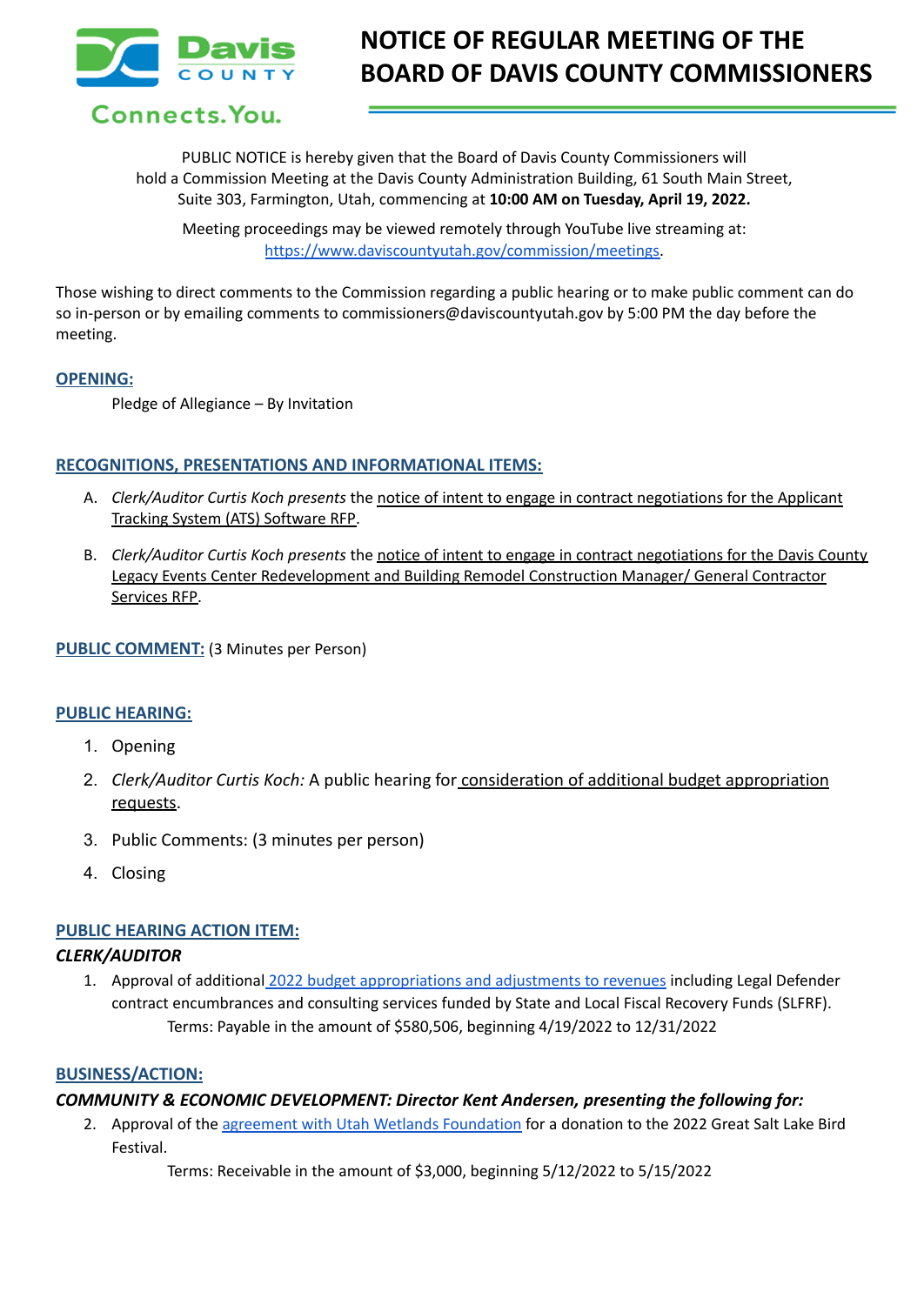3. Approval of the [agreement](https://drive.google.com/file/d/1T6le5bRsDi8Za_emnZRrbGRQIkxTft6U/view?usp=sharing) with Chevron for a donation to the 2022 Great Salt Lake Bird Festival. Terms: Receivable in the amount of \$1,500, beginning 5/12/2022 to 5/15/2022

## *FACILITIES: Director Lane Rose, presenting the following for:*

- 4. Approval of the [contract](https://drive.google.com/file/d/11ca-GJTNHmMSEJdOgRW6axNlG1RwBIkB/view?usp=sharing) with Baker Tile Inc. to install tile for the women's bathroom remodel and drinking fountain area at the Valley View Club House. Terms: Payable in the amount of \$11,636.81, beginning 4/19/2022 to 7/31/2022
- 5. Approval of the contract with Rocky Mountain Power for electric service for the Valley View Golf Course east pump operation at 2501 E. Gentile Street Layton Utah.

# Terms: Pass-through, beginning 4/19/2022

# *HEALTH: Director Brian Hatch, presenting the following for:* **HEALTH EPIDEMIOLOGY**

6. Approval of the Internship Master [Agreement](https://drive.google.com/file/d/10F4gqm1NvGDYa960elmokorlVDIgN6FB/view?usp=sharing) with Ameritech College, LLC to facilitate opportunities and educational experiences for students. Terms: Beginning 4/19/2022

## **HEALTH SENIOR SERVICES**

7. Approval of the Internship Master [Agreement](https://drive.google.com/file/d/1PgqyTdDI-AoEywQJv4u0YljTlfpl95Qq/view?usp=sharing) with BYU-Idaho to facilitate the opportunities and educational experiences for students. Terms: Beginning 4/19/2022

## *HUMAN RESOURCES: Director Chris Bone, presenting the following for:*

8. Approval of the amendment to the Davis County [Transportation](https://drive.google.com/file/d/16D9gt3VNZyXUYwXTl-ERZZDlNFfTA2Oa/view?usp=sharing) Policy - 210: section 9.0 allowing the Tourism Department to transport patrons in Davis County vehicles. Terms: Beginning 4/19/2022

## *LIBRARY: Deputy Director Ellen Peterson, presenting the following for:*

9. Approval of the [Memorandum](https://drive.google.com/file/d/1T6ZzBHCAh2BtDdqdxbtiMUmaqQmufUCE/view?usp=sharing) of Agreement (MOA) with the Utah State Library to join the Utah State Library Beehive Overdrive account. Terms: Payable in the amount of \$35,329, beginning 5/1/2022 to 12/31/2022

## *SHERIFF'S OFFICE: Chief Deputy Susan Poulsen, presenting the following for:*

- 10. Approval of the agreement with B&W Auto DBA Sparks Motors for the 1990 SISUNASU [snowmobile](https://drive.google.com/file/d/1CGecKBYyztEeMcl-Q9u6ORbGtOUe5oWQ/view?usp=sharing) exchange. Terms: Beginning 3/20/2022
- 11. Acceptance of a 2022 Polaris Ranger [snowmobile](https://drive.google.com/file/d/1QIMvcaqoaw-CDk7aRo5FRDDO_yD8YT6q/view?usp=sharing) from B&W Sparks Motors in exchange for the 1990 SISUNASU snowmobile.

Terms: Beginning 3/20/2022

# *TREASURER'S OFFICE: Treasurer Mark Altom, presenting the following for:*

12. Approval of the [amendment](https://drive.google.com/file/d/1GcCdiZAu6L1L9AytNdiOprS2BeEA6B4L/view?usp=sharing) to the contract with Loomis Armored US, LLC extending the ending termination date of the contract.

Terms: Payable in the amount of \$20,842.08, beginning 4/12/2022 to 11/25/2025